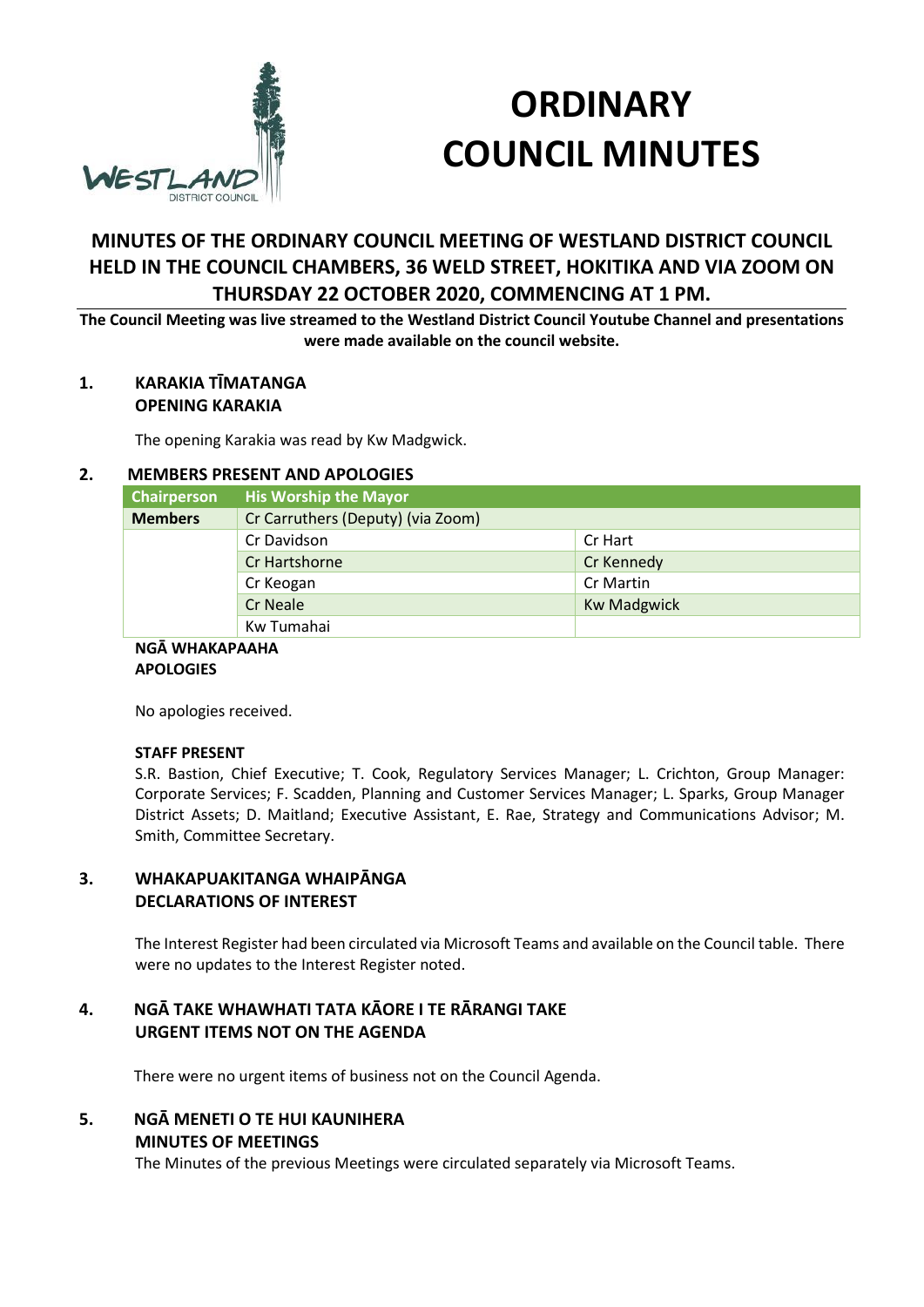#### **Ordinary Council Meeting Minutes – 24 September 2020**

Moved Cr Neale, seconded Cr Hart and **Resolved** that the Minutes of the Ordinary Council Meeting held on the 24 September 2020 be confirmed as a true and correct record of the meeting.

#### **Extraordinary Council Meeting Minutes – 28 September 2020**

Moved Cr Kennedy, seconded Cr Keogan and **Resolved** that the Minutes of the Extraordinary Council Meeting held on the 28 September 2020, be confirmed as a true and correct record of the meeting.

The Chair **Approved** that his digital signature be added to the confirmed Council Meeting Minutes held on the 24 September 2020, and the confirmed Extraordinary Council Meeting Minutes held on the 28 September 2020.

#### **6. ACTION LIST**

The Chief Executive spoke to the Action List and provided the following updates:

#### **Kaniere School Students: Cycle Trail**

The location of the crossing was reassessed after concerns from Council as to the location. The Chief Executive advised this was revisited and staff have confirmed that the crossing location is correct.

#### **Speed Limits**

Consultation is currently underway with the Submissions Hearing set for the 16<sup>th</sup> November 2020.

#### **Transfer of Pensioner Housing to Destination Westland**

A Draft Strategy Plan is to be presented to the Economic Development Committee on the  $29<sup>th</sup>$  October 2020.

#### **Carnegie Building Project**

The Regional Cultural and Heritage Fund Application has been accepted to the amount of \$798,000. Council will now start the Tender process to get this work underway.

#### **Fox Landfill**

Glacier Guides have been contracted to complete the river clean up. The resource consent application is underway for the Butlers Landfill cell construction and the Tender for transferring the fill is being developed.

#### **Iwi Representation around the Council Table**

On-going action for Council. A remit is to be provided to Local Government New Zealand next year.

#### **Kaniere School Students: Cycle Trail**

Council staff and Councillors are to schedule a site visit to consider the area around the cycle trail as to location, and the linking to other visitor locations.

The Chief Executive wished to acknowledge the work done by Jackie Gurden as the Lead on the Carnegie Building Funding Application to the Cultural and Heritage Fund on behalf of Council.

Moved Cr Davidson, seconded Cr Hartshorne and **Resolved** that the updated Action List be received with the below amendments/updates:

1. Add - Hokitika Waste Water Treatment Plant: Provide ongoing updates at the Council Meetings.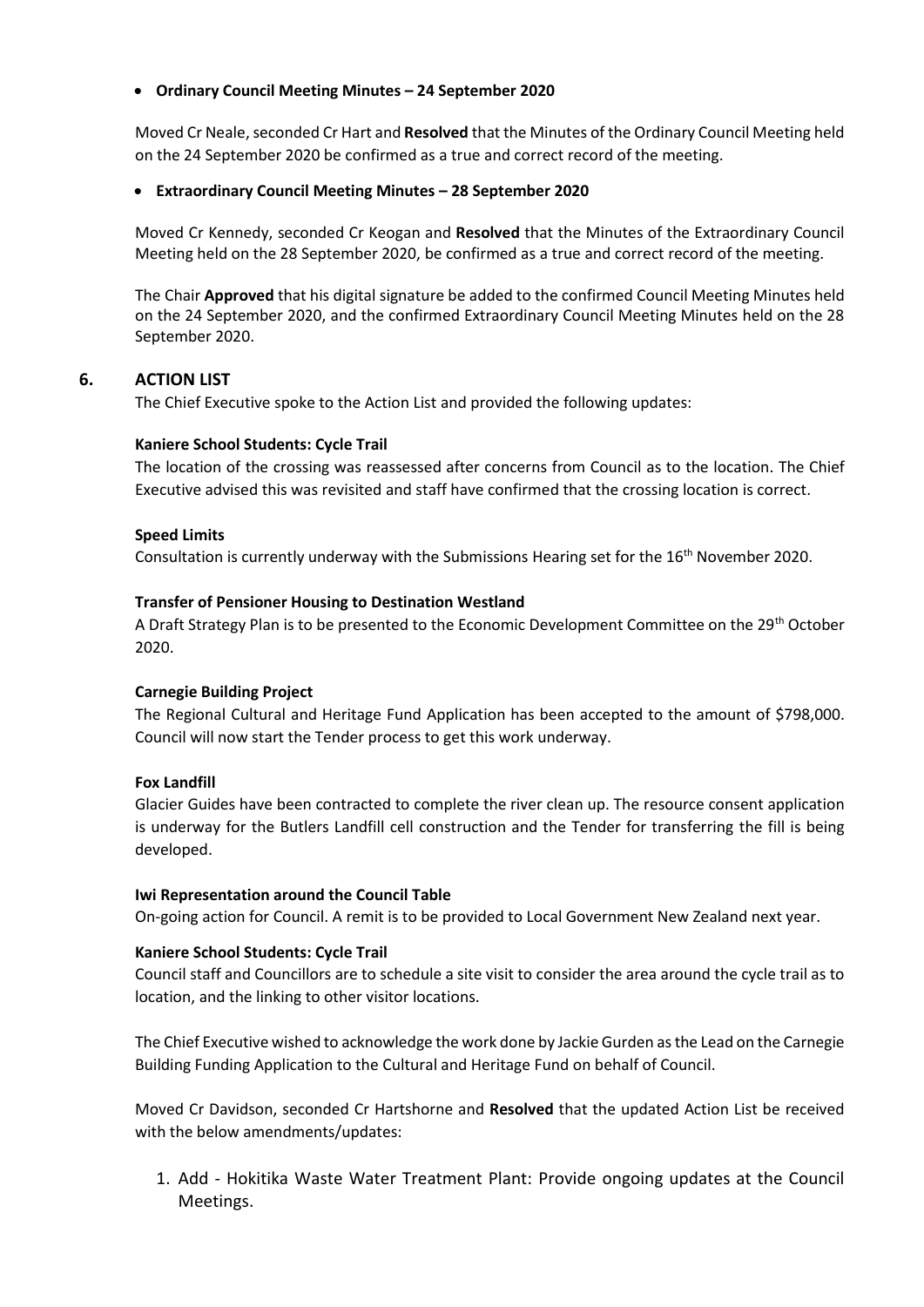- 2. Add A site visit for Councillors and Council Staff to the Kaniere Cycleway and proposed Kaniere Crossing locations.
- 3. Remove Carnegie Funding Project.

# **7. NGĀ TĀPAETANGA PRESENTATIONS**

#### **West Coast Spaces and Places Plan Verbal Update**

Jack O'Connor, Manager from the Canterbury-West Coast Sports Trust spoke to this presentation. The West Coast Spaces and Places Plan has been developed to understand the future requirements for sport and recreation facilities in the area.

The plan covers the following topics:

- Executive Summary.
- The Key Recommendations.
- Sport Specific Recommendations.
- An Introduction to the Project Brief.
- Information around the Methodology in creating the Plan.
- The Strategy Purpose and Scope of the Plan.
- Using the Strategy within the Communities.
- Limitations on the Plan.

#### *Cr Martin left the Chambers at 1.27pm and returned at 1.29pm.*

*Cr Kennedy left the Chambers at 1.49pm and returned at 1.51pm.*

Moved Cr Kennedy, seconded Cr Keogan and **Resolved** that the presentation from Jack O'Conner, Manager from the Canterbury-West Coast Sports Trust be received.

The Mayor thanked Jack O'Connor for his report.

# **8. PŪRONGO KAIMAHI STAFF REPORTS**

#### **Projects and Carry Forwards To 2020-21**

The Group Manager: Corporate Services spoke to this item and advised the purpose of this report is to seek Council approval for the carry forward of funding for projects and expenditure that were scheduled from previous financial years, but were not completed by 30 June 2020.

#### *Cr Martin left the Chambers at 2.04pm and returned at 2.06pm*

Moved Cr Martin, seconded Cr Hart and **Resolved** that:

- A) Council receives the report.
- B) Council approves the carry forward to the financial year 2020-21 of funds totalling \$5,418,652 for the projects and expenditure itemised in Appendix 1.

*Cr Keogan left the Chambers at 2.07pm and returned at 2.09pm.*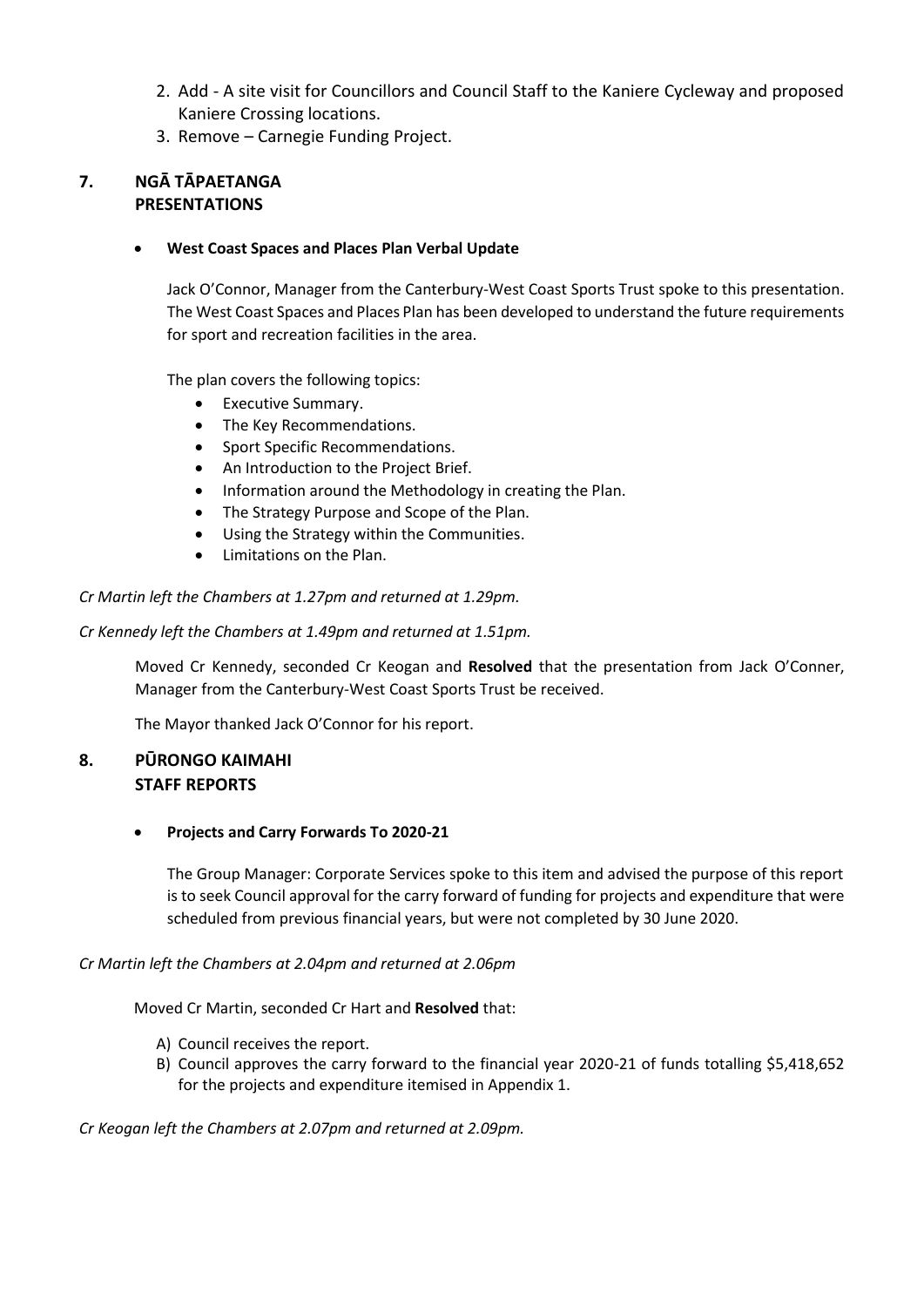#### **Hokitika and Kaniere Resilience Project – WDC Contribution**

The Chief Executive spoke to this item and advised the purpose of this report is to seek Council's approval to assist the West Coast Regional Council (WCRC) by co-funding to the value of \$250,000 plus GST towards the Hokitika and Kaniere Resilience Project.

Councillors discussed their thoughts and concerns around the project, the areas of discussion were the cost to the ratepayers, how the contribution would be rated, the design concept of the Hokitika Seawall and the resource consent process.

*Cr Keogan left the Chambers at 2.35pm and returned at 2.37pm.*

*Moved His Worship the Mayor, seconded Cr Davidson that:*

- *A) Council receive the report.*
- *B) Council approves that the Council approve an unbudgeted expenditure of \$250,000 plus GST towards the Hokitika and Kaniere flood protection infrastructure enhancements.*
- *C) WDC includes in its submission a proposal to increasing the rating district to bring in other areas that benefit from the protection infrastructure enhancement work.*
- *D) The funding contribution is subject to the recommendation of Westland District Council's proposal to increase the rating district as per the Chief Executive's Plan provided to the West Coast Regional Council.*

*The motion was put to the meeting and was lost.*

#### **An amendment to the above motion was then put to the meeting as follows**:

Moved Cr Martin, seconded Deputy Mayor Carruthers and **Resolved by way of amendment** that:

- A) Council receive the report.
- B) Council approves an unbudgeted expenditure of \$250,000 plus GST towards the Hokitika and Kaniere flood protection infrastructure enhancements.
- C) WDC includes in its submission a proposal to increasing the rating district to bring in other areas that benefit from the protection infrastructure enhancement work.
- D) The funding contribution is subject to the recommendation of Westland District Council's proposal to increase the rating district as per the Chief Executive's Plan provided to the West Coast Regional Council.
- E) The funding contribution of \$250,000 plus GST will be withheld until the resource consent is obtained.

*The amendment was put to the meeting and was carried. The amendment became the substantive motion, was put to the meeting and carried.*

**Franz Josef Flood Protection Infrastructure Enhancement – WDC Contribution**

The Chief Executive spoke to this item and advised the purpose of this report is to seek Council's approval to assist the West Coast Regional Council (WCRC) by co-funding the local contribution towards the Franz Josef flood protection infrastructure enhancements, to the value of \$250,000 plus GST.

*Cr Kennedy declared a conflict of interest due to his employment. Cr Kennedy did not participate in the discussion but stayed in the room.*

*Cr Hartshorne declared a conflict of interest. Cr Hartshorne stayed in the room.*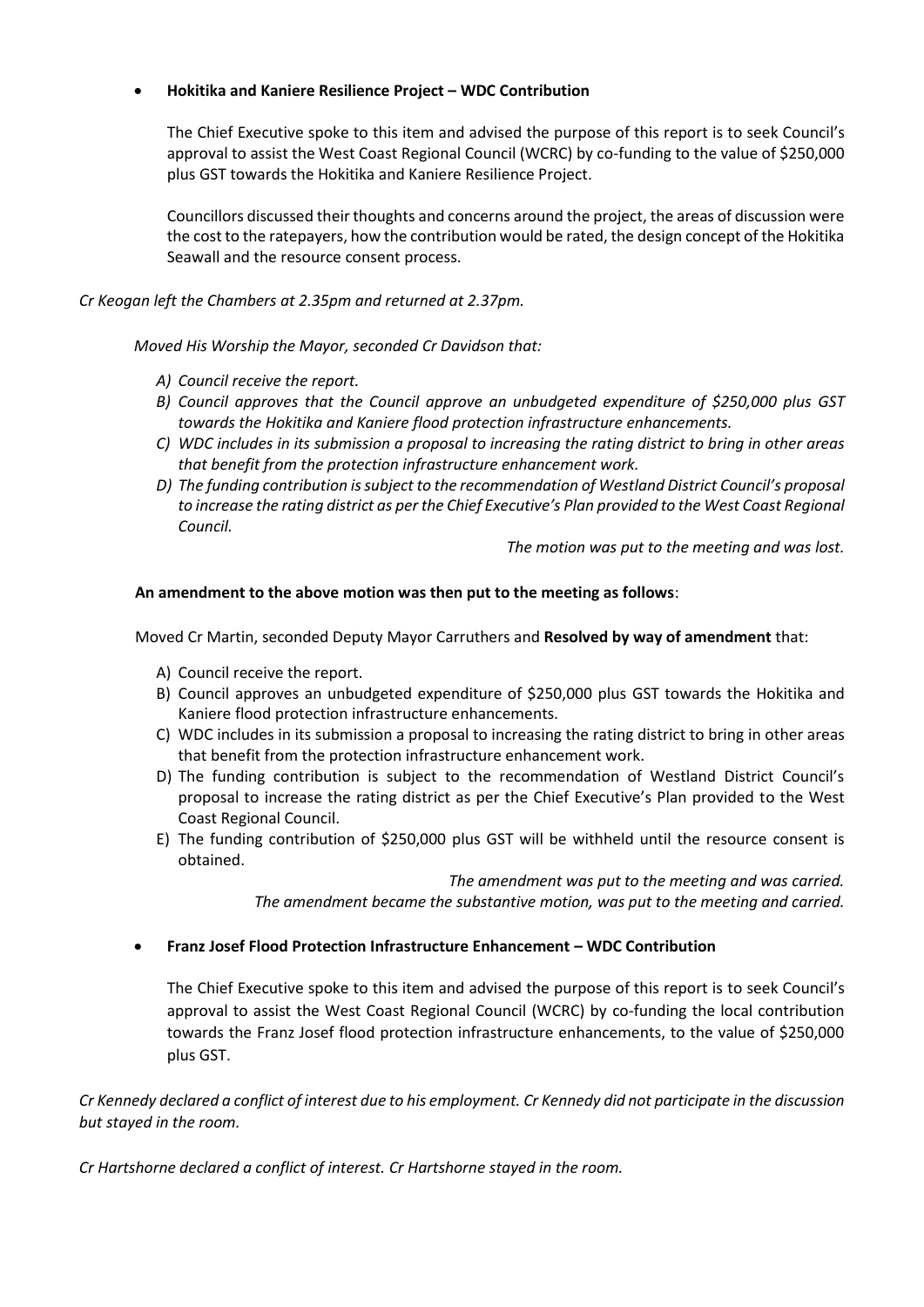His Worship the Mayor invited Cr Kennedy and Cr Hartshorne to speak if they wished to assist with the discussion that affected their area.

Moved His Worship the Mayor, seconded Cr Davidson and **Resolved** that:

- A) Council receive the report.
- B) Council approves an unbudgeted expenditure of \$250,000 plus GST towards the Franz Josef flood protection infrastructure enhancements.

#### **Administrative Resolution – Amendment to Minutes**

Extraordinary Council Meeting - Long Term Plan 2018-28 Submission Hearing – 28 September 2020

The Council were required to resolve the following item from the Extraordinary Council Meeting held on the 28 September 2020.

Moved His Worship the Mayor, seconded Cr Kennedy and **Resolved** that the following resolution be included in the Extraordinary Council Minutes of the 28 September 2020 and the Minutes be amended accordingly:

- A) Council received the report.
- B) Council heard and considered the verbal and written submissions in the open section of the meeting.
- C) Council deliberated on the submissions received in the public excluded section of the Extraordinary Council Meeting held on the 28 September 2020.

# **9. KA MATATAPU TE WHAKATAUNGA I TE TŪMATANUI RESOLUTION TO GO INTO PUBLIC EXCLUDED**

(to consider and adopt confidential items)

 Moved Cr Hart, seconded Cr Martin and **Resolved** that Council confirm that the public were excluded from the meeting in accordance with Section 48, Local Government Official Information and Meetings Act 1987 at 3.21 pm.

*Kw Madgwick placed his apologies for the remainder of the meeting at 3.21pm and left the Chambers.*

*The meeting was adjourned at 3.21pm for afternoon tea and recommenced at 3.35pm.*

The general subject of the matters to be considered while the public are excluded, the reason for passing this resolution in relation to each matter and the specific grounds under Section 48(1) of the Local Government Official Information and Meetings Act 1987 for the passing of the resolution are as follows:

| <b>Item</b><br>No. | <b>General</b><br>considered                                                       | relation<br>each<br>to<br>matter                           | subject of Reason for passing Ground(s) under Section 48(1) for the<br>$e$ each matter to be this resolution in passing of this resolution                                                                               |
|--------------------|------------------------------------------------------------------------------------|------------------------------------------------------------|--------------------------------------------------------------------------------------------------------------------------------------------------------------------------------------------------------------------------|
| $\mathbf{1}$       | <b>Confidential Minutes</b><br>- Ordinary Council<br>Meeting, 24<br>September 2020 | Good<br>to<br>reasons<br>withhold exist under<br>Section 7 | That the public conduct of the relevant<br>part of the proceedings of the meeting<br>would be likely to result in the disclosure<br>of information for which good reason or<br>withholding exists.<br>Section $48(1)(a)$ |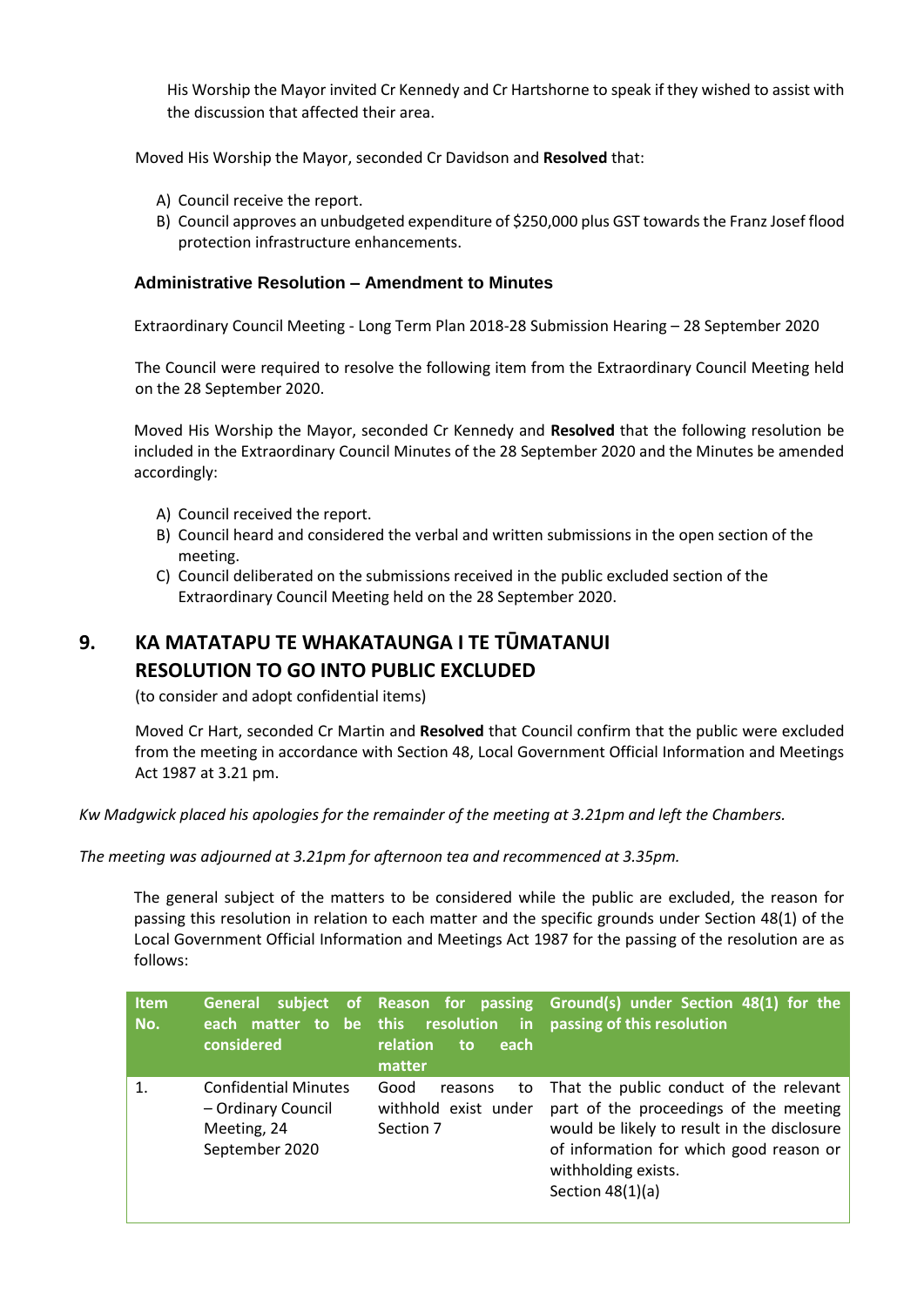| 2. | <b>Confidential Minutes</b><br>- Extraordinary<br>Council Meeting, 28<br>September 2020 | Good<br>to<br>reasons<br>withhold exist under<br>Section 7 | That the public conduct of the relevant<br>part of the proceedings of the meeting<br>would be likely to result in the disclosure<br>of information for which good reason or<br>withholding exists.<br>Section $48(1)(a)$ |
|----|-----------------------------------------------------------------------------------------|------------------------------------------------------------|--------------------------------------------------------------------------------------------------------------------------------------------------------------------------------------------------------------------------|
| 3. | <b>Community Group</b><br>Rates                                                         | Good<br>to<br>reasons<br>withhold exist under<br>Section 7 | That the public conduct of the relevant<br>part of the proceedings of the meeting<br>would be likely to result in the disclosure<br>of information for which good reason or<br>withholding exists.<br>Section $48(1)(a)$ |

This resolution is made in reliance on sections 48(1)(a) and (d) of the Local Government Official Information and Meetings Act 1987 and the particular interests or interests protected by section 7 of that Act, which would be prejudiced by the holding of the relevant part of the proceedings of the meeting in public are as follows:

| Item No.       | <b>Interest</b>                                                                                                                                                                                                                                                                                                                                                                                                                                                  |
|----------------|------------------------------------------------------------------------------------------------------------------------------------------------------------------------------------------------------------------------------------------------------------------------------------------------------------------------------------------------------------------------------------------------------------------------------------------------------------------|
| 1,2,3          | Protect the privacy of natural persons, including that of deceased natural persons<br>(Section 7(2)(a))                                                                                                                                                                                                                                                                                                                                                          |
| $\overline{2}$ | Protect information where the making available of the information:<br>(ii) would be likely unreasonably to prejudice the commercial position of the person who<br>supplied or who is the subject of the information (Section $7(2)(b)(ii)$ ).                                                                                                                                                                                                                    |
| $\overline{2}$ | Protect information which is subject to an obligation of confidence or which any person<br>has been or could be compelled to provide under the authority of any enactment, where<br>the making available of the information<br>(i) would be likely to prejudice the supply of similar information, or information from the<br>same source, and it is in the public interest that such information should continue to be<br>supplied;<br>(Section $7(2)(c)(i)$ ). |
| $\overline{2}$ | Enable any local authority holding the information to carry out, without prejudice or<br>disadvantage, commercial activities (Section 7(2)(h))                                                                                                                                                                                                                                                                                                                   |
| $\overline{2}$ | Enable any local authority holding the information to carry on, without prejudice or<br>disadvantage, negotiations (including commercial and industrial negotiations) (Section<br>7(2)(i)                                                                                                                                                                                                                                                                        |

Moved Cr Kennedy, seconded Cr Keogan and **Resolved** that the business conducted in the 'Public Excluded Section' be confirmed and accordingly, the meeting went back to the open part of the meeting at 3.59pm

#### **DATE OF NEXT ORDINARY COUNCIL MEETING – 26 NOVEMBER 2020 COUNCIL CHAMBERS, 36 WELD STREET, HOKITIKA AND VIA ZOOM**

#### **MEETING CLOSED AT 3.59 PM**